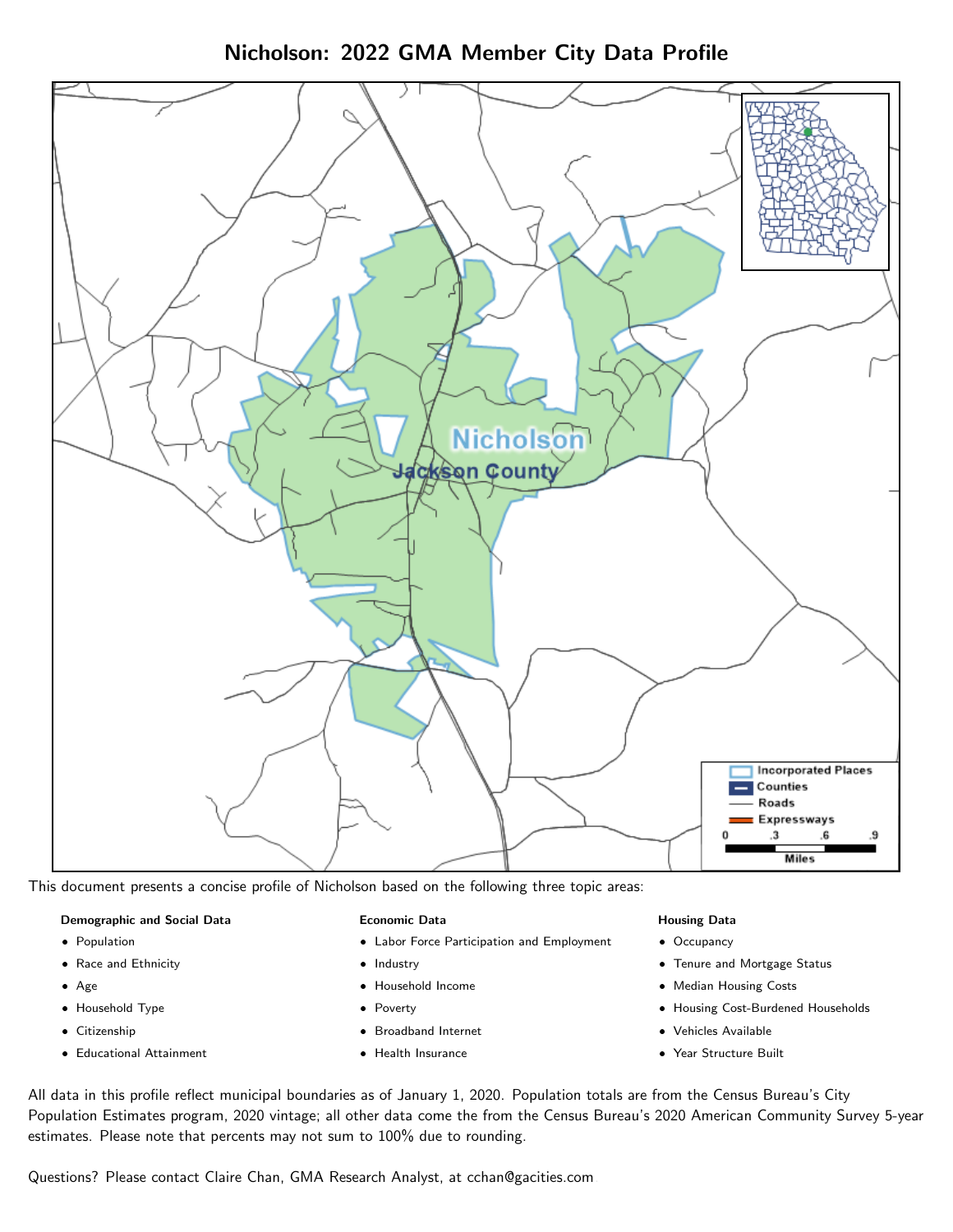# Nicholson: Demographic and Social





**Citizenship** 



Source: American Community Survey, 2020 5-year estimates, table B05002 Source: American Community Survey, 2020 5-year estimates, table B15002

Race and Ethnicity



Source: U.S. Census Bureau, City Population Estimates, 2020 vintage Source: American Community Survey, 2020 5-year estimates, table B03002

## Household Type



Source: American Community Survey, 2020 5-year estimates, table B01001 Source: American Community Survey, 2020 5-year estimates, table B11001

#### Educational Attainment



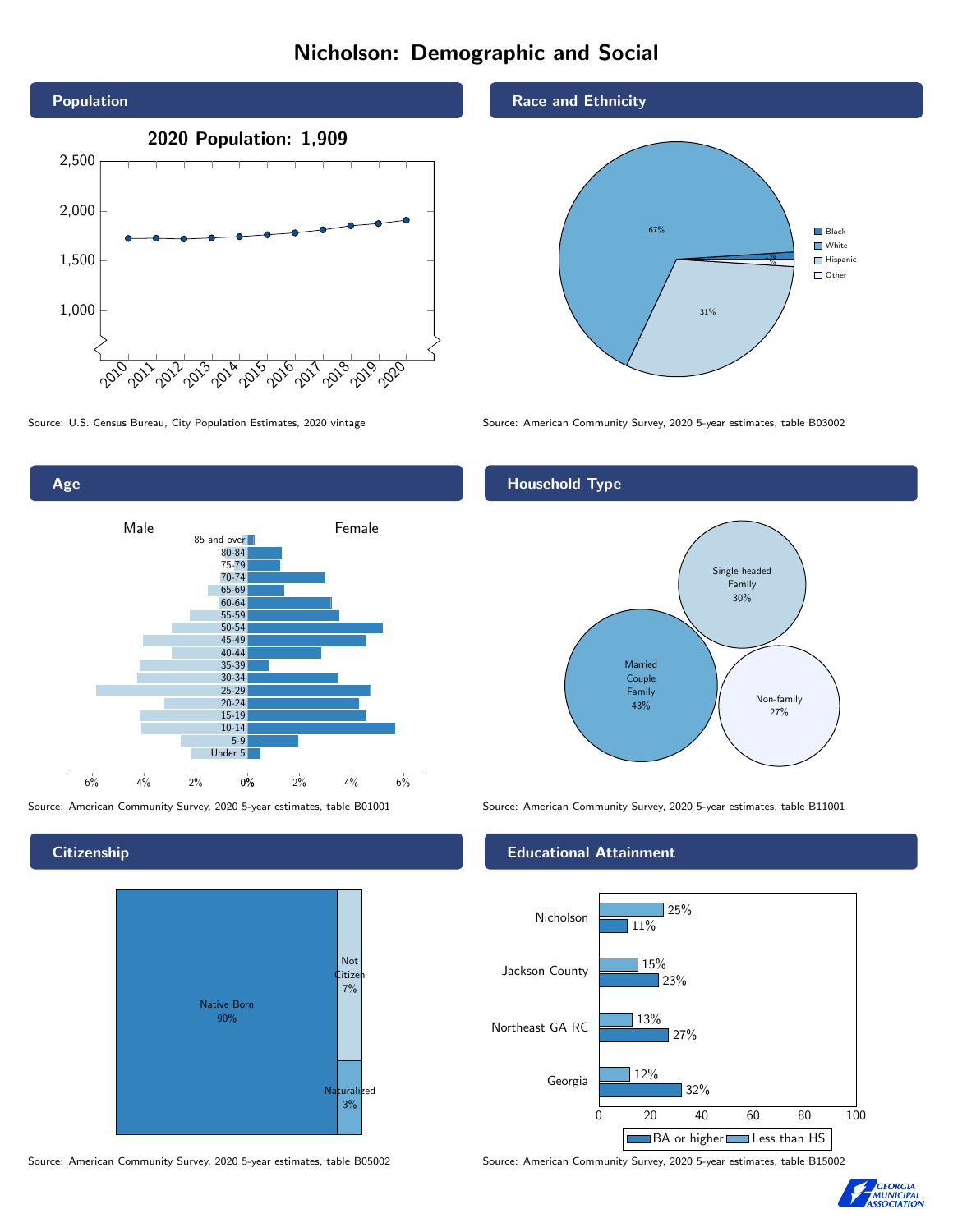# Nicholson: Economic







Source: American Community Survey, 2020 5-year estimates, table B23001 Note: Unemployment rate is based upon the civilian labor force.



Source: American Community Survey, 2020 5-year estimates, tables B19013 and B19025 Source: American Community Survey, 2020 5-year estimates, table B17010



#### Industry

| Agriculture, forestry, fishing and hunting, and mining      | $0\%$ |
|-------------------------------------------------------------|-------|
| Construction                                                | 2%    |
| Manufacturing                                               | 13%   |
| <b>Wholesale Trade</b>                                      | 5%    |
| Retail Trade                                                | 16%   |
| Transportation and warehousing, and utilities               | 2%    |
| Information                                                 | $1\%$ |
| Finance and insurance, real estate, rental, leasing         | 3%    |
| Professional, scientific, mgt, administrative, waste mgt    | 16%   |
| Educational services, and health care and social assistance | 27%   |
| Arts, entertainment, recreation, accommodation, food        | 10%   |
| service                                                     |       |
| Other services, except public administration                | 3%    |
| Public administration                                       | 3%    |

Source: American Community Survey, 2020 5-year estimates, table C24030

#### Poverty



#### Health Insurance



Source: American Community Survey, 2020 5-year estimates, table B28002 Source: American Community Survey, 2020 5-year estimates, table B18135